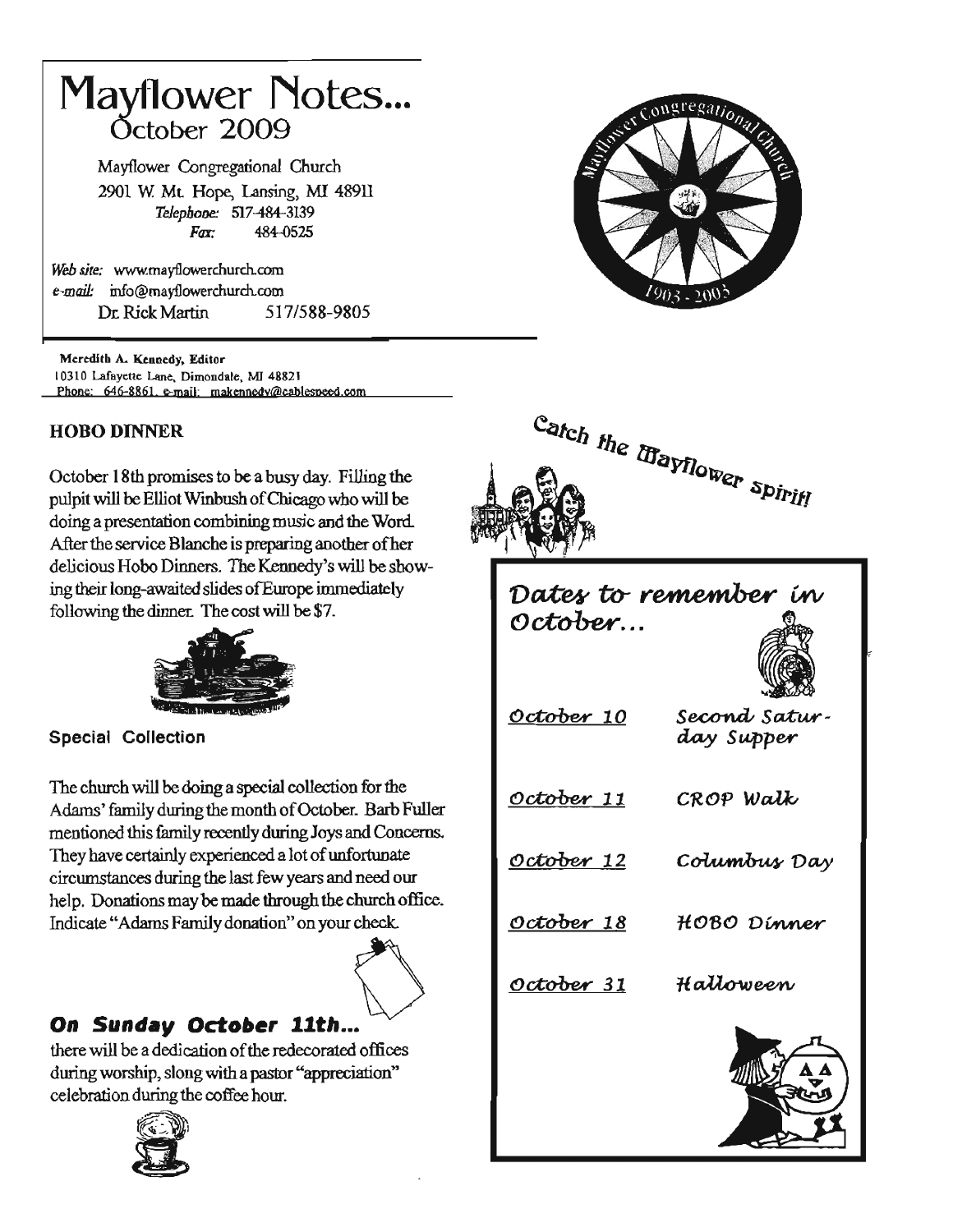#### From the Pastor's Desk

#### Stability in a Shaky World

We live in an unstable world with a shaky economy. The guaranteed jobs and/or careers of past generations are sparse, if they exist at all. Who doesn't know someone who has been laid off and their unemployment benefits are about to run out - even with all the extensions? People who are working are taking pay cuts in some cases just to keep their jobs. Family incomes are tight. What used to be normal expenditures and now luxuries and rarely show up in the budget, since there is barely enough for the necessities. AND without warning, everything can change tomorrow going from bad to worse. No wonder Michiganians are depressed!

However, there is hope. No, not from the many, many promises of the politicians and/or powers that be. Been there, heard that, done that  $-$  and yet here we are. The hope is from One who has never lied and actually knows how to stabilize your shaky world in the midst of the storm. Jesus said in Matthew 7:24-27 (I'm paraphrasing here), "Order your ways according to My word and the storms of life will never destroy what you build. Order your ways by anything other than My word and the stomrs of life will wash everything away."

Alife established on God's Word (the Bible) is stable, being built on a solid foundation - the rock. A life built on anything else is like building a house on Iake Michigan beach sand without a foundation. Both houses do well on a nice summer day and a gentle breeze whisper by and Lake Michigan is calm. The problem comes when the winds are howling and the rain is pouring and the waves are beating against the houses. The house on the foundation of the rock is going to weather the storm. The house build on the sand will soon be a pile of drift wood. The "cottages" on lake Michigan have seen and will see many, many storms.

Thus is a life established on God's Word and a life built on anything else. The storms of life come to all. No one is exempt. Establish your life on the principles of God's Word (you will need to be reading His Word to find the principles) and not only will you weather the storms of life; you will find special benefit from having come through the storm. But that is for another article someday.

#### **Mayflower Financial News**

The Income and Expenses Summary for August 2009 is listed below. Amore detailed report is available in the literature rack at church.

LindaWheeler

#### August 2009

| Income                                |               |
|---------------------------------------|---------------|
| Contributions                         | 4,938.00      |
| <b>Building Use</b>                   | 750.00        |
| <b>Flowers</b>                        | 90.00         |
| <b>Gift Donations</b>                 | 167.00        |
| Interest Income                       | .01           |
| <b>Total Income</b>                   | \$5,945.01    |
| <b>Expenses</b>                       |               |
| Wages (5 employees)                   | 4,258.32      |
| Employer taxes                        | 171.48        |
| <b>Guest Organists</b>                | 200.00        |
| Mileage                               | 97.02         |
| Maintenance Inside/Outside            | 796.14        |
| Utilities (gas, electricity & water)  | 198.57        |
| Supplies (custodial, kitchen, office) | 39.65         |
| Church/Office                         | 114.90        |
| <b>Bank Service Charge</b>            | 2.07          |
| Flowers                               | 119.80        |
| Furniture for pastor's office         | 120.00        |
| <b>Advent House</b>                   | 45.00         |
| <b>Total Expenses</b>                 | \$6,162.95    |
| Excess Income/Expenses                | $-$ \$ 217.94 |
| Total Funds (savings & checking)      | \$42,521.65   |
|                                       |               |

#### Head Usher

NaidaKenyon

#### **Outreach Focus**

Food Bank, Mitten Tree